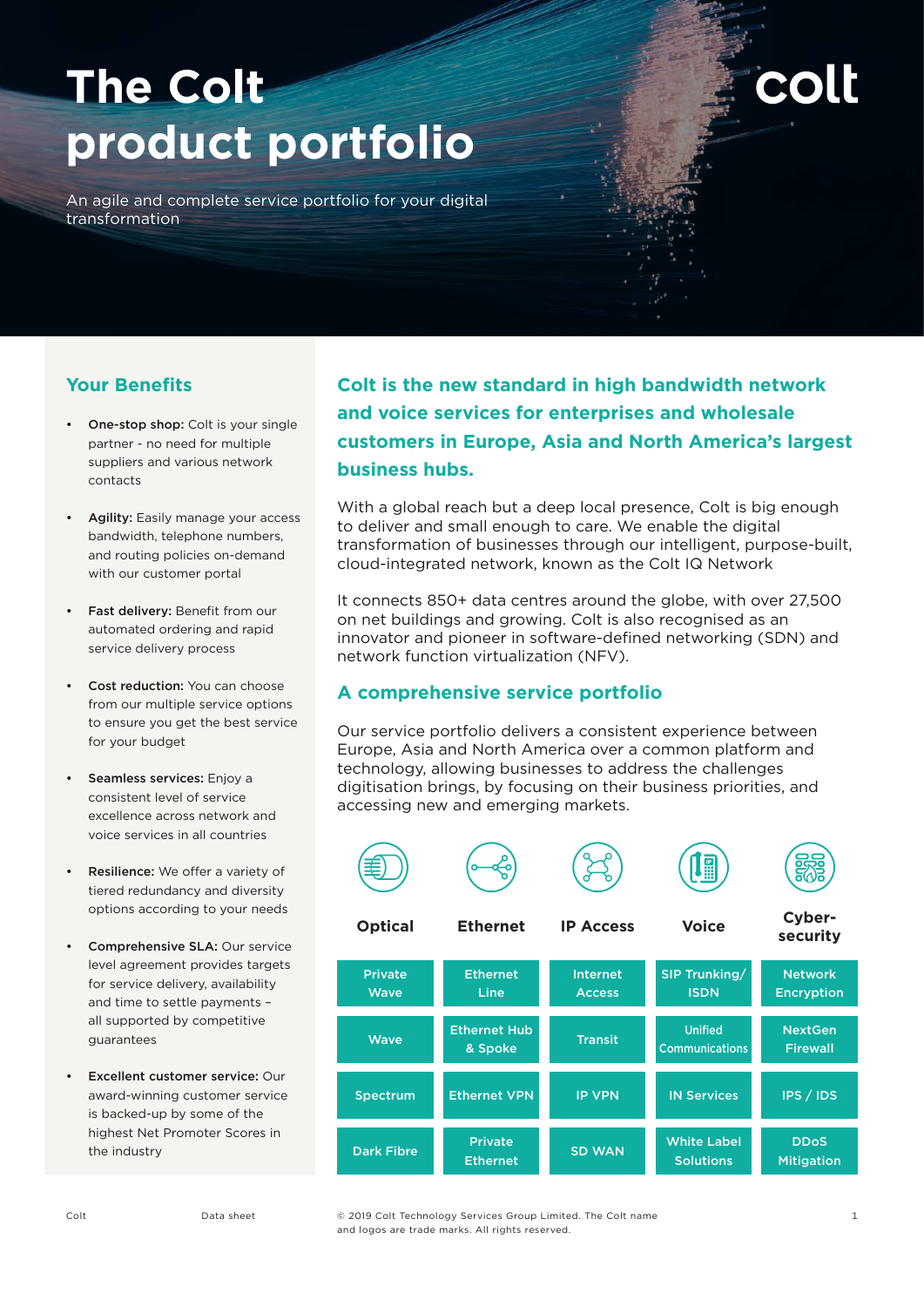## **Benefits and differentiation from owning the fibre network end-to-end, from building-to-building:**

- We don't depend on external partners for service quality
- We deliver competitive pricing
- We offer services globally
- We are leading the way in innovation

#### **Be demanding-we can handle it.**



#### **What our customers say:**

"The Colt infrastructure is robust, Colt controls it endto-end, and we get excellent support from our account and service managers who really understand our business."

#### **Amanda Thomas**

VP Telecoms EMEA, InterCall

"We know that Colt focuses on enabling its customers to meet their goals, rather than the purely technological aspects of any project. This philosophy fits excellently with the service understanding of the [Berlinale] festival."

## **Dieter Kosslick**

Director, Berlinale

# **Optical**

A comprehensive and scalable Optical portfolio meeting high bandwidth requirements, such as guaranteed performance and defined network routes – including direct fibre access to hundreds of data centres in Europe, North America and Asia. Key propositions include:

- Direct Optical connection to over 140 DCs in EU & Asia
- Ultra-low latency route options for financial traders
- Smart city / mobile backhaul enabling wireless connectivity

Optical offers the following products:

- **Colt Wave** services provide customers with a fully managed, high quality end-to-end transparent data transmission service operating at speeds from 1G to 100G.
- **Optical Encryption** is available on our standard Wave and Private Wave products
- **Colt Private Wave** is a metro area service that utilises a WDM (Wave Division Multiplexing) platform to deliver multiple services or service types efficiently over a single fibre pair on customer-dedicated infrastructure.
- **Colt Spectrum** provides customers with an allocation of optical spectrum on the Colt long-haul IQ Network. Customers have the flexibility to light this spectrum with their own transponder equipment, providing a flexible and cost-effective alternative to procuring longhaul Dark Fibre.

- **Dark Fibre** reliable and secure optical network infrastructure providing customers with the flexibility to create and self-manage a completely private network. The customer will be responsible for providing the necessary equipment and expertise to do this. Dark Fibre is sold as a pair of optical fibres as standard.

# **Ethernet**

Colt is recognised by the industry for our global reach, customer focus, technical excellence and service innovation. Our award-winning portfolio provides high-quality, secure, and cost-efficient Ethernet connectivity solutions, including:

- "All "flavors" of Ethernet services with transparent layer 2 connectivity : pointto-point (Ethernet Line or Private Ethernet), pointto-multipoint (Ethernet Hub&Spoke) and multipointto-multipoint (Ethernet VPN)."
- Easy, scalable, highbandwidth services ranging from 2 Mbps to 40 Gbps.
- Global network reach in Europe, North America and Asia, providing the same high-performance service, around the world

# **On Demand**

Real-time self-serve connectivity solution between customer sites including cloud service providers.

- Managed via customer portal or software API
- Fully ultilises SDN (Softwaredefined networking) technology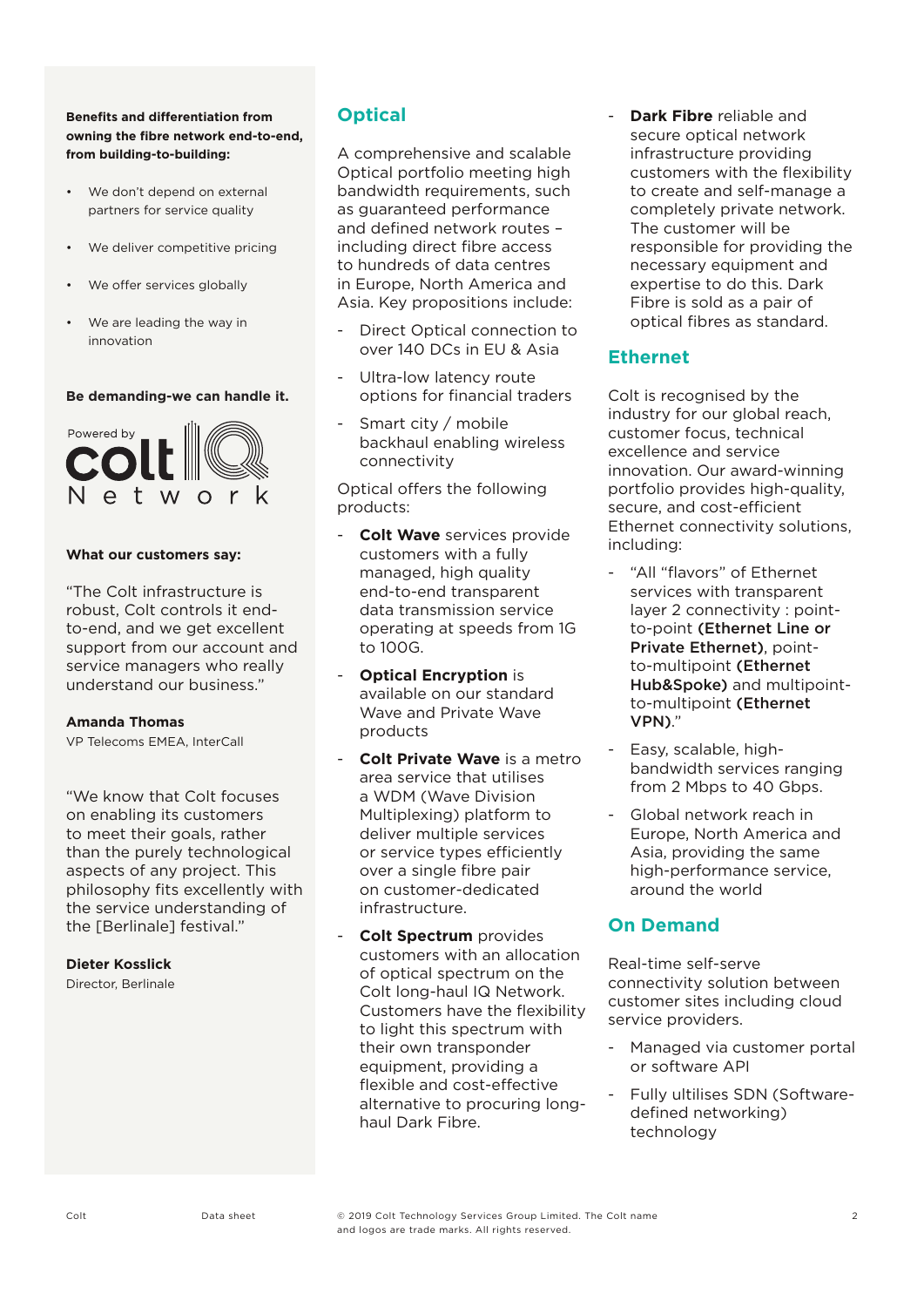## **We are recognised by more than 100 independent industry awards in Europe and beyond, such as:**

- Best SDN-NFV Deployment
- Most Innovative SD WAN Deployment Strategy
- Service Innovation of the Year
- Best Infrastructure Innovation
- Best Service provider of the Year, Retail & Wholesale
- Best Data Center Interconnect
- Outstanding Transformation Strategy (Service Provider)

## MEF Excellence Awards



- Voice Services with fully digital ordering process via customer portal or software API

#### **Dedicated Cloud Access**

Secure and reliable Ethernet & IP connectivity to cloud service providers.

- Direct Cloud connections towards AWS, Microsoft, Google, IBM and other Cloud Service Providers
- Based on Ethernet Line up to 10Gbps

#### **DCNet**

Advanced direct access solution to more than 850 fibreconnected data centres in EU, Asia and US.

- High-bandwidth access up to 100Gbps, with flexible ondemand self-service option
- Several connectivity options based on Ethernet or Optical services

# **IP Access**

# **Internet Access**

Colt Internet Access allows customers to connect business sites of all sizes to the Internet, with quaranteed access bandwidth.

- Committed service quality and high availability up to 99.99%
- Proactive monitoring, autoticketing and notification

# **IP VPN**

IP-based virtual private network (VPN) service providing a secure and reliable WAN infrastructure.

- Any-to-any connectivity of all customer sites
- Various connectivity options incl. hybrid SD WAN option

## **SD WAN**

Use public Internet to access your WAN, stand-alone or hybrid with your MPLS-based IP VPN access.

- Easy-to-use SD WAN portal for agile WAN management and analytics per your key apps
- Fast delivery and lower cost with network function virtualization (NFV) offering elastic and fully automated service operation, running on open, scalable CPE

# **Cybersecurity**

Colt Cybersecurity portfolio offers a range of security services to monitor, detect, and protect customers' data and IT infrastructure from cyber threats and security incidents and to help manage risk.

- Next generation firewall with application and content security (IDS/IPS) services, fully managed by Colt's cybersecurity specialists
- DDoS mitigation to protect your internet-based applications and services from DDoS attacks
- Encryption to protect sensitive data in motion with end-to-end network encryption in optical, Ethernet and IP layers

# **Voice**

# **SIP Trunking/ISDN**

The Colt voice portfolio delivers business-grade voice services for carriers and enterprises.

- Broad portfolio ranging from traditional ISDN to SIP trunking delivered over the resilient Colt fibre network
- We can support your transition from legacy telephony to VoIP